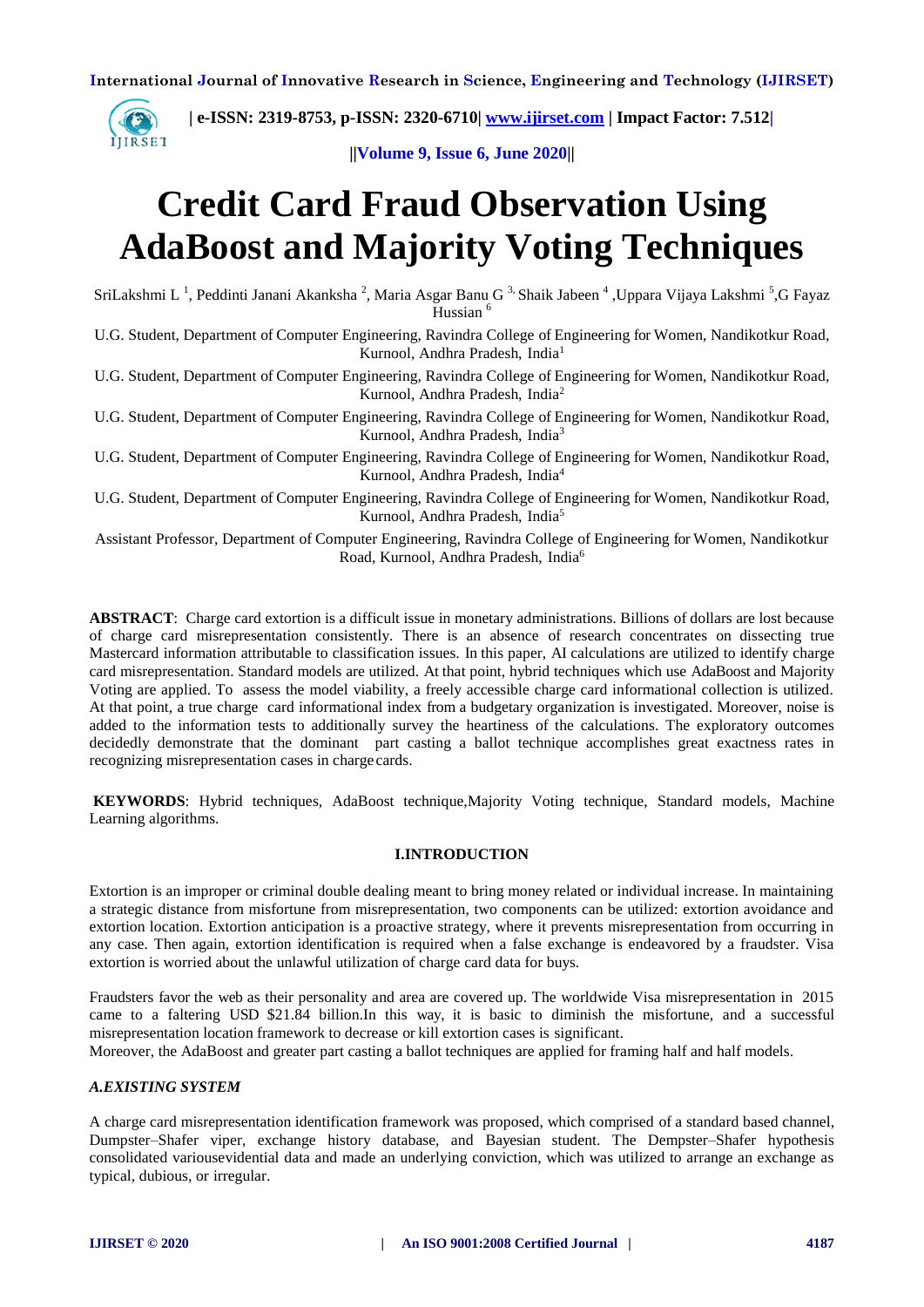

 **| e-ISSN: 2319-8753, p-ISSN: 2320-6710| [www.ijirset.com](http://www.ijirset.com/) | Impact Factor: 7.512|**

# **||Volume 9, Issue 6, June 2020||**

To improve the location of charge card misrepresentation cases, an answer was proposed.The proposed strategy multiplied the presentation, as contrasted and past outcomes.

# **Disadvantages:**

- There is no Majority Voting technique for credit cardfraud detection.
- There is no Machine Learning Techniques in the existingsystem.

## **II.FEASIBILITY STUDY**

A significant result of starter examination is the assurance that the framework demand is plausible. This is conceivable just on the off chance that it is possible inside restricted asset and time.

# **III.SYSTEM DESIGN AND DEVELOPMENT**

#### **Input Design:**

Input Design assumes a crucial job in the existence pattern of programming advancement. So inputs should be structured viably with the goal that the blunders happening while at the same time taking care of are limited. This framework has input screens in practically all the modules.

#### **Output Design:**

The Output from the computer is required to mainly create an efficient method of communication within the company primarily among the project leader and his team members, in other words, the administrator and the clients. The output of VPN is the system which allows the project leader to manage his clients in terms of creating new clients and assigning new projects to them, maintaining a record of the project validity and providing folder level access to each client on the user side depending on the projects allotted to him. After completion of a project, a new project may be assigned to the client. User authentication procedures are maintained at the initial stages itself. A new user may be created by the administrator himself or a user can himself register as a new user but the task of assigning projects and validating a new user rests with the administrator only.

#### **Proposed System:**

In the proposed framework, an aggregate of twelve AI calculations are utilized for identifying MasterCard misrepresentation. The calculations extend from standard neural systems to profound learning models. The key commitment of this paper is the assessment of an assortment of AI models with a true MasterCard informational collection for extortion identification.

## **Architecture:**



**Fig 2.1:Architecture for Fraud Detection**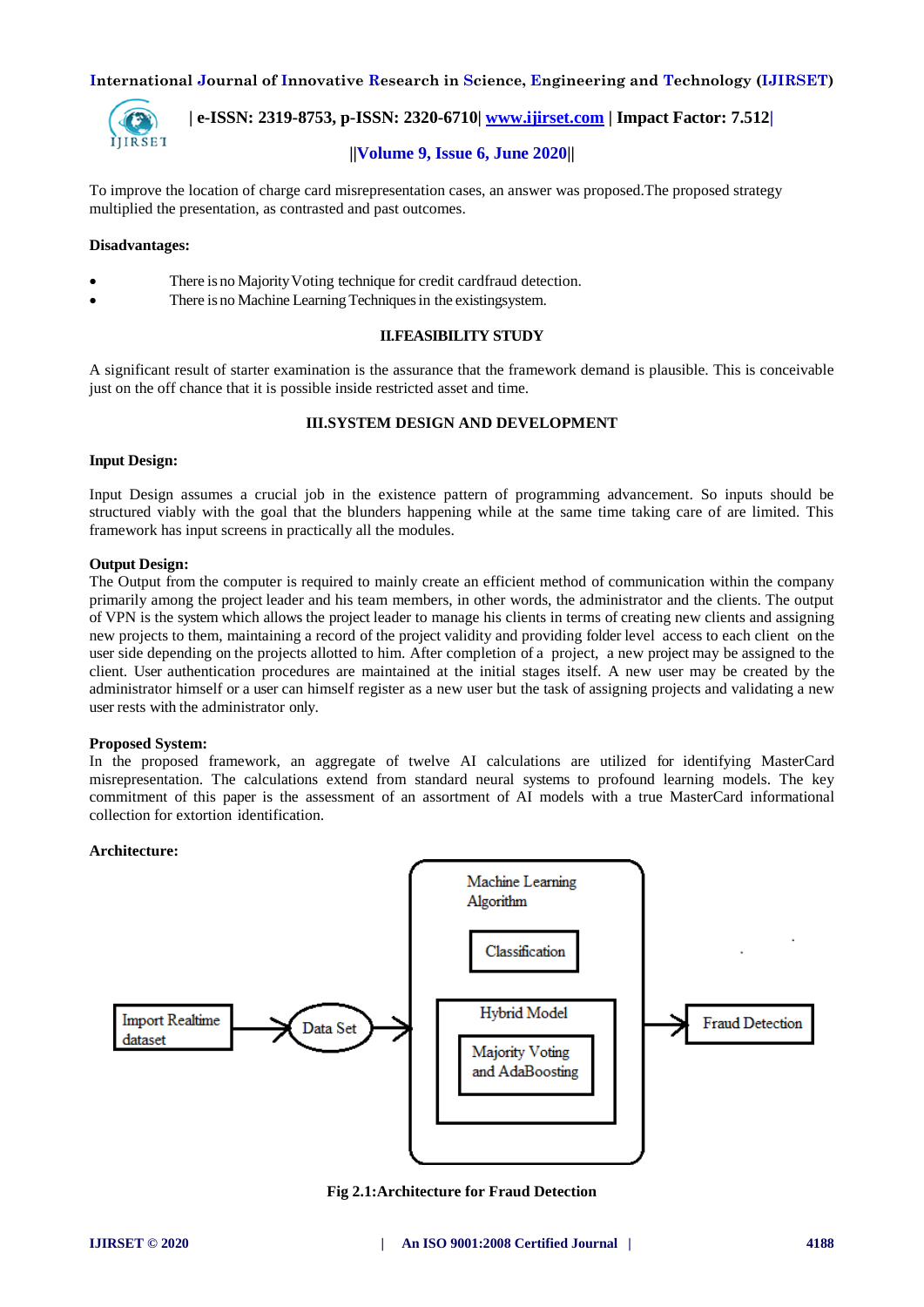

# **| e-ISSN: 2319-8753, p-ISSN: 2320-6710| [www.ijirset.com](http://www.ijirset.com/) | Impact Factor: 7.512|**

# **||Volume 9, Issue 6, June 2020||**

# **IV.MODULES**

### **Bank Admin**

After login fruitful he can do a few activities, for example, Bank Admin's Profile ,View Users and Authorize ,View Ecommerce Website Users and Authorize, Add Bank ,View Bank Details ,View Credit Card Requests,View all Products with rank ,View every single Financial Fraud ,View every single Financial Fraud with Random Forest Tree With wrong CVV ,View every single Financial Fraud with Random Forest Tree with Expired Date Usage ,List Of all Users with Majority of Financial Fraud ,Show Product Rank In Chart ,Show Majority Voting With Wrong CVV Fraud in graph ,Show Majority Voting with Expiry date Usage in diagram.

#### **Ecommerce User:**

When Login is fruitful client will do a few activities like, Add Category, Add Products, View all Products with rank, and View all Purchased Products with absolute bill, View All Financial Frauds.

#### **End User:**

When Login is fruitful client will do a few activities like, View My Profile, Manage Bank Account, Request Credit Card, View Credit Card Details,Transfer Money to Your Credit Card Account, Search for Products by Keyword, View all PurchasedProducts with Total Bill.

#### **Data Flow Design:**

The DFD is likewise called as air pocket outline. It is a basic graphical formalism that can be utilized to speak to a framework as far as information to the framework, different preparing completed on this information, and the yield information is created by this framework.

1. The information stream chart (DFD) is one of the most significant displaying apparatuses. It is utilized to show the framework parts

- 2. DFD shows how the data travels through framework and how it is altered by a progression ofchanges.
- 3. DFD is otherwise called bubble graph.It might be utilized to speak to framework at any degree ofdeliberation.

## **V.UML DIAGRAMS**

UML represents Unified Modeling Language. UML is a normalized broadly useful displaying language in the field of item situated programming designing. The standard is overseen, and was made by, the Object Management GroupThe Unified Modeling Language is a standard language for determining,Visualization, Constructing and recording the antiques of programming framework, just as for business demonstrating and other non-programming frameworks. The UML speaks to an assortment of best designing practices that have demonstrated effective in the displaying of enormous and complex frameworks

# **Goals :**

The Primary objectives in the plan of the UML are asfollows:

• Provide clients a prepared to-utilize, expressive visual displaying Language so thatthey can create and trade significant models.

- Provide extendibility and specialization components to broaden the coreconcepts.
- Provide a proper reason for understanding the displaying language.
- Encourage the development of OO apparatuses showcase.

#### **Use Case Diagram :**

Its motivation is to introduce a graphical diagram of the usefulness gave by a framework regarding on-screen characters, their objectives (spoke to as use cases), and any conditions between those utilization cases. The fundamental reason for an utilization case graph is to show what framework capacities are performed for which entertainer.

#### **Sequence Diagram :**

A grouping outline in Unified Modeling Language (UML) is a sort of association graph that shows how procedures work with each other and in what request.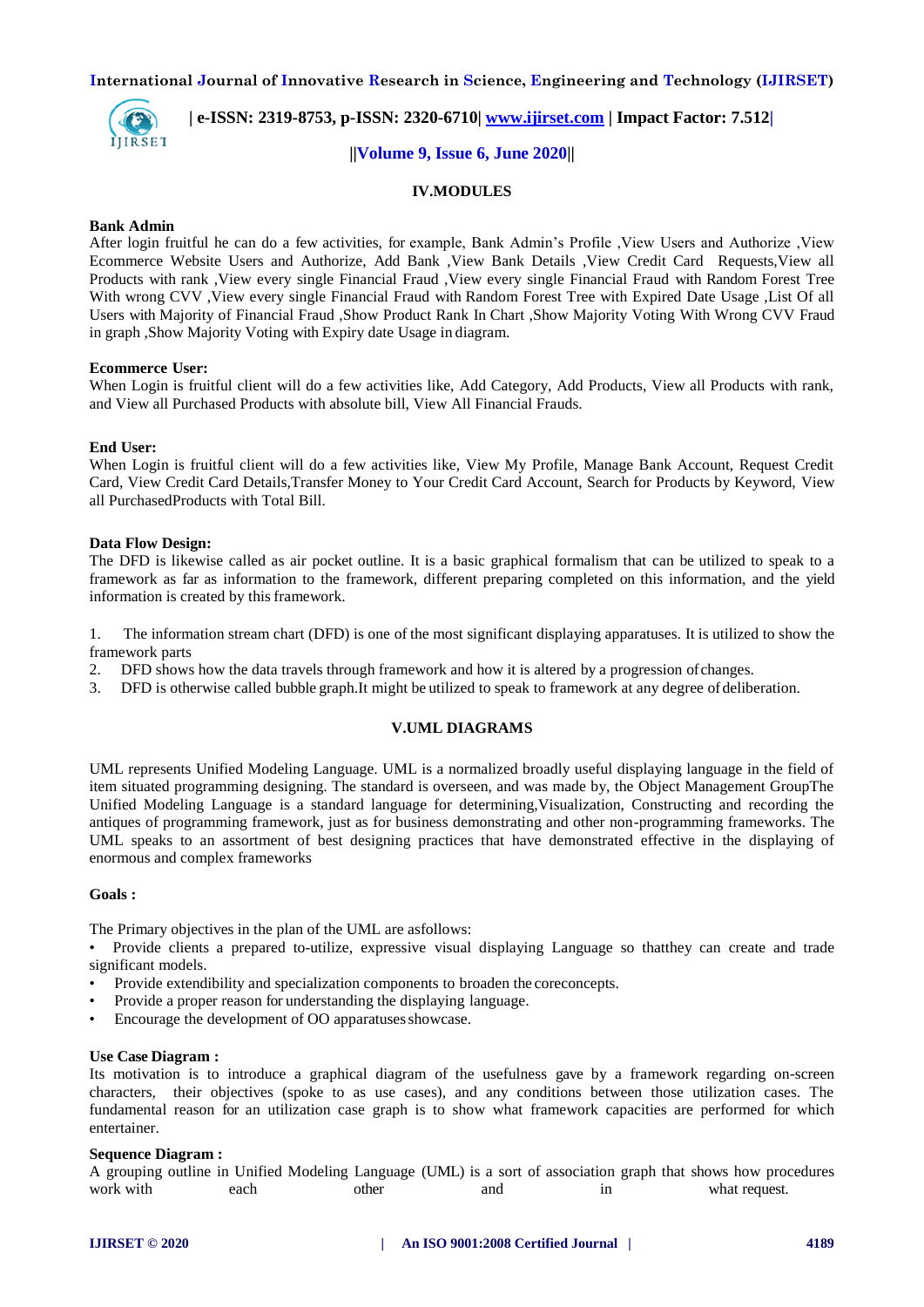

# **| e-ISSN: 2319-8753, p-ISSN: 2320-6710| [www.ijirset.com](http://www.ijirset.com/) | Impact Factor: 7.512|**

# **||Volume 9, Issue 6, June 2020||**

## **VI.IMPLEMENTATION**

### **Standard Neural Networks To Deep Learning**

The Feed-Forward Neural Network (NN) uses the back propagation algorithm for training as well. Every node captures a copy of the global model parameters on local data,and contributes periodically toward the global model using model averaging.

### **Forming Hybrid Models**

Adaptive Boosting or AdaBoost is used in conjunction withdifferent types of algorithms to improve their performance.The outputs are combined by using a weighted sum, whichrepresents the combined output of the boosted classifier, AdaBoost tweaks weak learners in favor of misclassifieddata samples.

### **Evaluate The Robustness And Reliability**

To further evaluate the robustness of the machine learningalgorithms, all real-world data samples are corrupted noise,at 10%, 20% and 30%. Noise is added to all data features.The worst performance, i.e. the largest decrease inaccuracy and MCC, is from majority voting of DT+NB andNB+GBT. DS+GBT, DT+DS and DT+GBT show gradualperformance degradation, but their accuracy rates are stillabove 90% even with 30% noise in the data set.

### **Algorithm**

# **Machine Learning Algorithm**

A total of twelve algorithms are used in this experimental study. They are used in conjunction with the AdaBoost andmajority voting methods.Naïve Bayes (NB) uses the Bayes' theorem with strong ornaïve independence assumptions for classification.

### **VII.RESULTS**

An examination on Visa extortion location utilizing AI calculations has been presented.A freely accessible Mastercard informational collection has been utilized for assessment utilizing standard models and cross breed models utilizing Adaboost and larger part casting a ballot blend methods.



**Fig 7.1:Credit Card Fraud Details of Fraud Type:Wrong CVV**